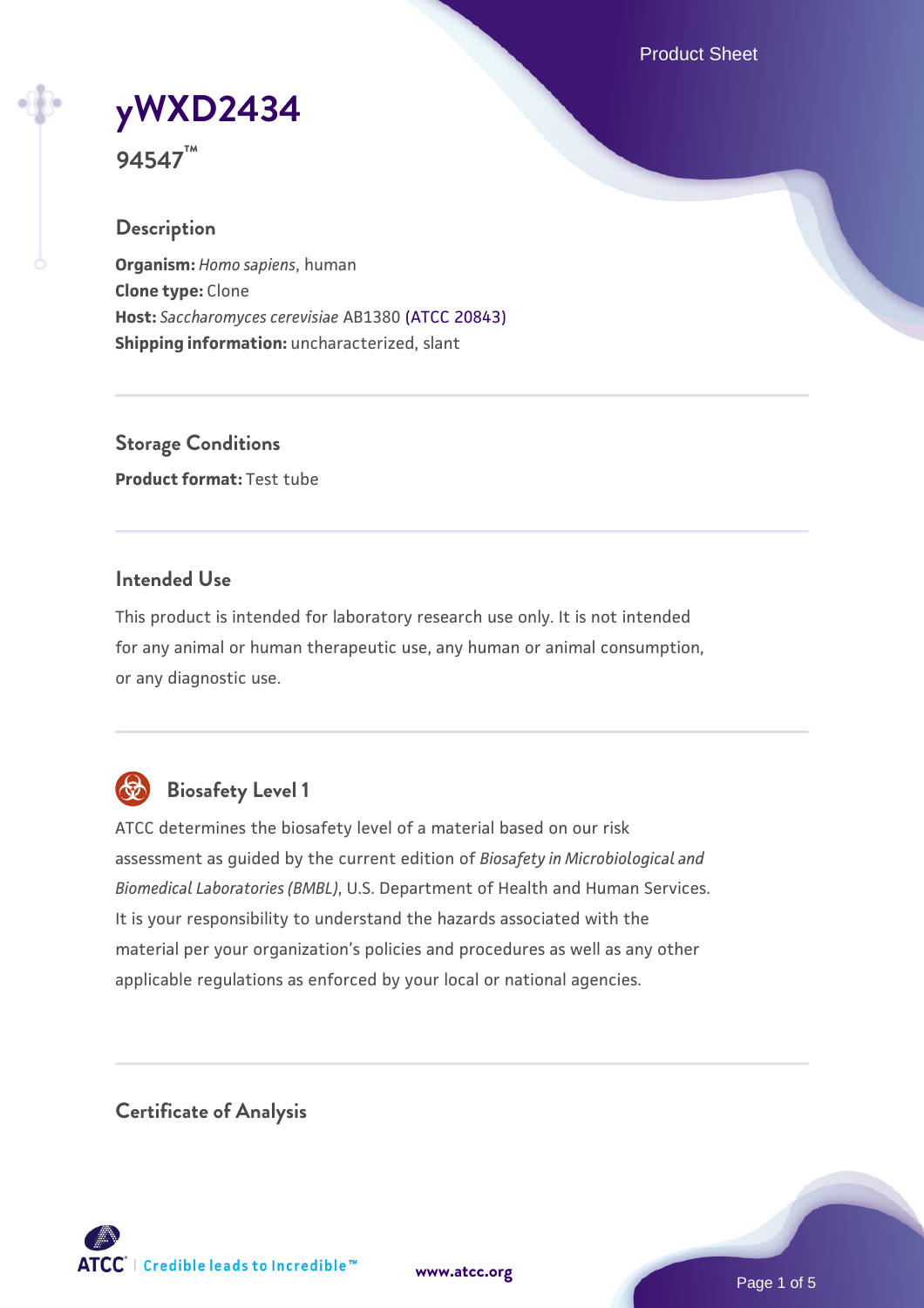# **[yWXD2434](https://www.atcc.org/products/94547)** Product Sheet **94547**

For batch-specific test results, refer to the applicable certificate of analysis that can be found at www.atcc.org.

### **Insert Information**

**Type of DNA:** genomic **Genome:** Homo sapiens **Chromosome:** X X **Gene name:** DNA Segment, single copy **Gene product:** DNA Segment, single copy [DXS6324] **Gene symbol:** DXS6324 **Contains complete coding sequence:** Unknown **Insert end:** EcoRI

#### **Vector Information**

**Construct size (kb):** 170.0 **Intact vector size:** 11.454 **Vector name:** pYAC4 **Type of vector:** YAC **Host range:** *Saccharomyces cerevisiae*; *Escherichia coli* **Vector information:** other: telomere, 3548-4235 other: telomere, 6012-6699 Cross references: DNA Seq. Acc.: U01086 **Cloning sites:** EcoRI **Markers:** SUP4; HIS3; ampR; URA3; TRP1 **Replicon:** pMB1, 7186-7186; ARS1, 9632-10376

# **Growth Conditions**

**Medium:** 



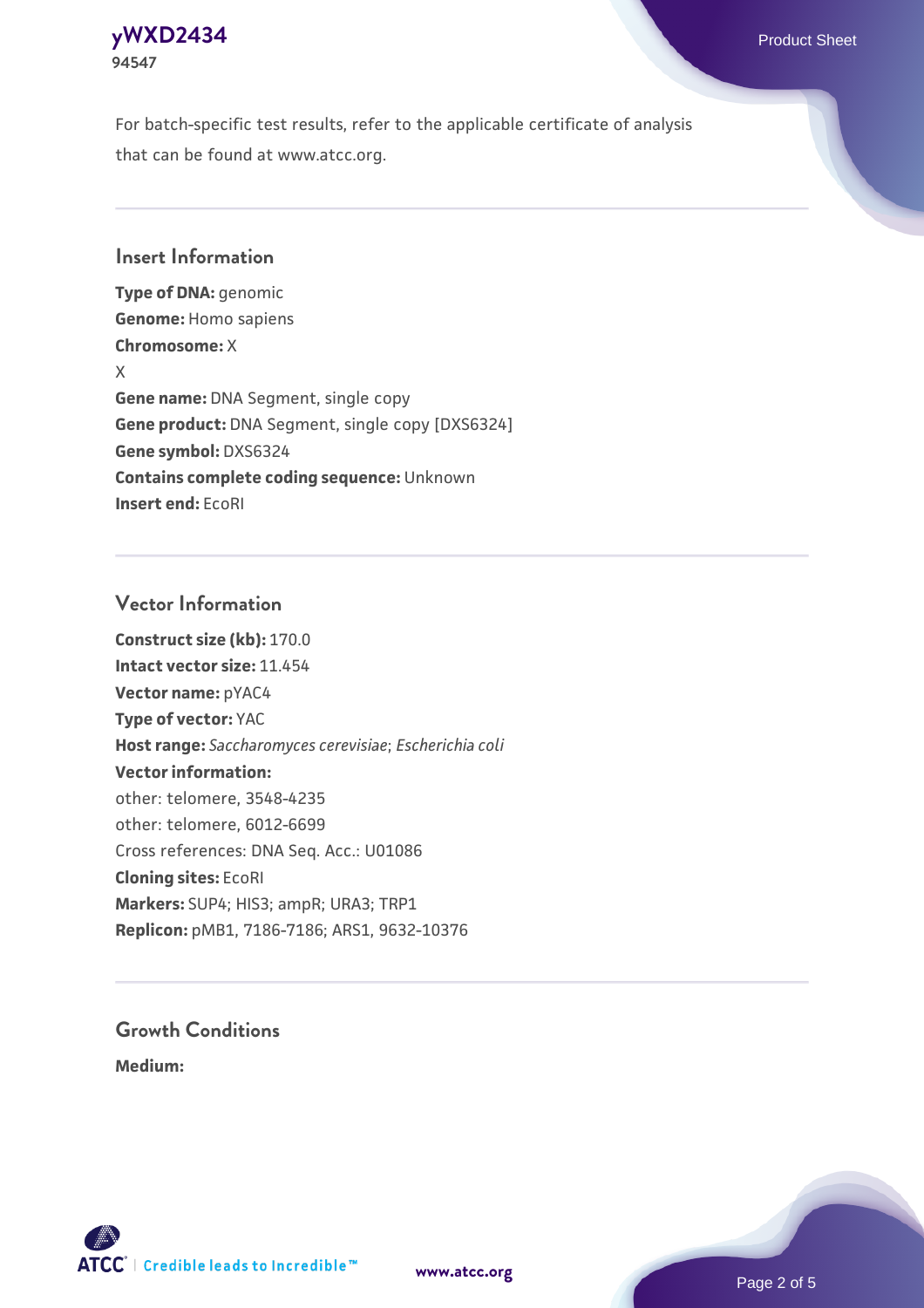#### **[yWXD2434](https://www.atcc.org/products/94547)** Product Sheet **94547**

[ATCC Medium 1245: YEPD](https://www.atcc.org/-/media/product-assets/documents/microbial-media-formulations/1/2/4/5/atcc-medium-1245.pdf?rev=705ca55d1b6f490a808a965d5c072196) **Temperature:** 30°C

#### **Notes**

More information may be available from ATCC (http://www.atcc.org or 703- 365-2620).

# **Material Citation**

If use of this material results in a scientific publication, please cite the material in the following manner: yWXD2434 (ATCC 94547)

# **References**

References and other information relating to this material are available at www.atcc.org.

# **Warranty**

The product is provided 'AS IS' and the viability of ATCC® products is warranted for 30 days from the date of shipment, provided that the customer has stored and handled the product according to the information included on the product information sheet, website, and Certificate of Analysis. For living cultures, ATCC lists the media formulation and reagents that have been found to be effective for the product. While other unspecified media and reagents may also produce satisfactory results, a change in the ATCC and/or depositor-recommended protocols may affect the recovery, growth, and/or function of the product. If an alternative medium formulation or reagent is used, the ATCC warranty for viability is no longer



**[www.atcc.org](http://www.atcc.org)**

Page 3 of 5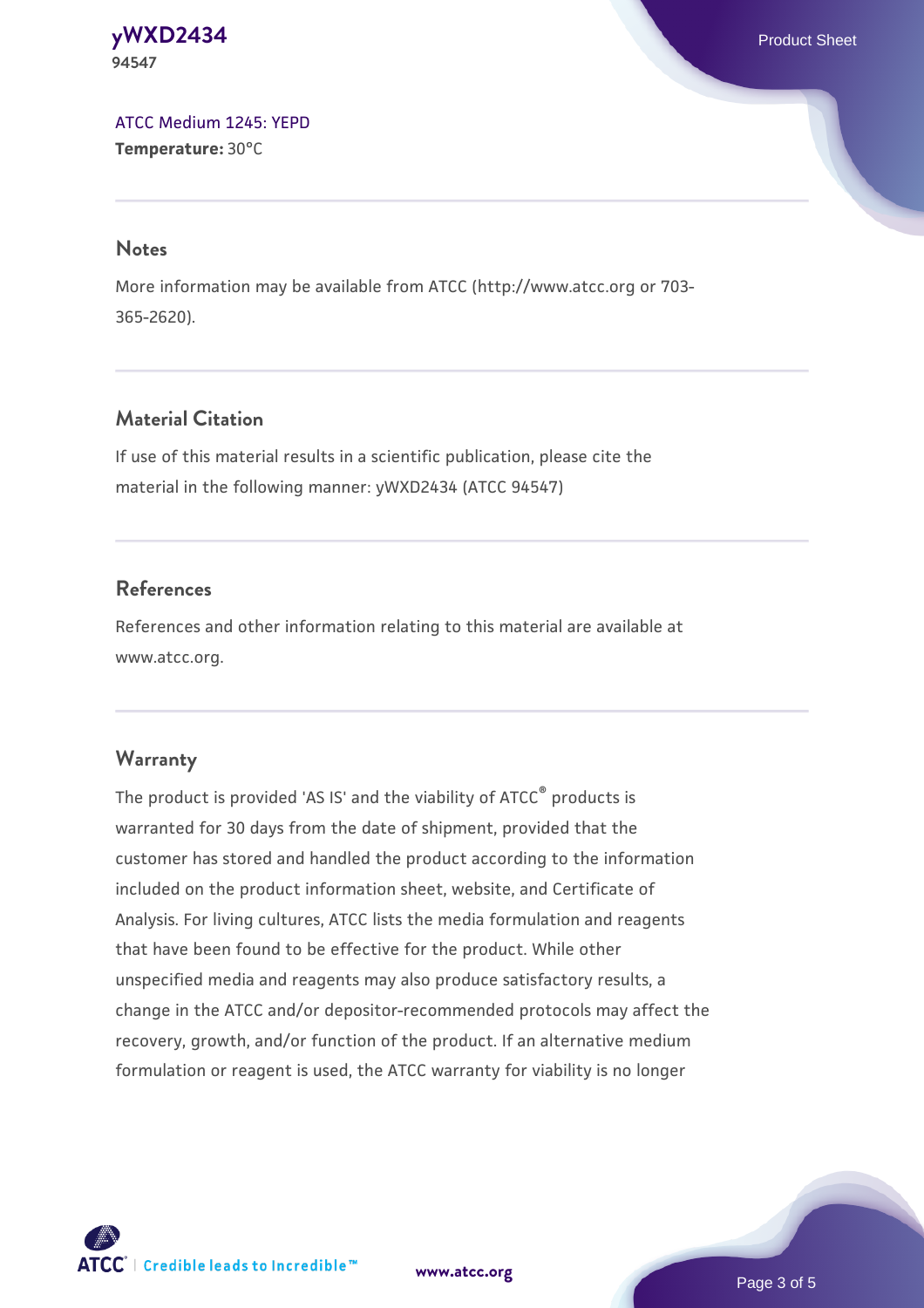**94547**

**[yWXD2434](https://www.atcc.org/products/94547)** Product Sheet

valid. Except as expressly set forth herein, no other warranties of any kind are provided, express or implied, including, but not limited to, any implied warranties of merchantability, fitness for a particular purpose, manufacture according to cGMP standards, typicality, safety, accuracy, and/or noninfringement.

#### **Disclaimers**

This product is intended for laboratory research use only. It is not intended for any animal or human therapeutic use, any human or animal consumption, or any diagnostic use. Any proposed commercial use is prohibited without a license from ATCC.

While ATCC uses reasonable efforts to include accurate and up-to-date information on this product sheet, ATCC makes no warranties or representations as to its accuracy. Citations from scientific literature and patents are provided for informational purposes only. ATCC does not warrant that such information has been confirmed to be accurate or complete and the customer bears the sole responsibility of confirming the accuracy and completeness of any such information.

This product is sent on the condition that the customer is responsible for and assumes all risk and responsibility in connection with the receipt, handling, storage, disposal, and use of the ATCC product including without limitation taking all appropriate safety and handling precautions to minimize health or environmental risk. As a condition of receiving the material, the customer agrees that any activity undertaken with the ATCC product and any progeny or modifications will be conducted in compliance with all applicable laws, regulations, and guidelines. This product is provided 'AS IS' with no representations or warranties whatsoever except as expressly set forth herein and in no event shall ATCC, its parents, subsidiaries, directors, officers, agents, employees, assigns, successors, and affiliates be liable for indirect, special, incidental, or consequential damages of any kind in connection with or arising out of the customer's use of the product. While reasonable effort is made to ensure authenticity and reliability of materials on deposit, ATCC is not liable for damages arising from the misidentification or



**[www.atcc.org](http://www.atcc.org)**

Page 4 of 5